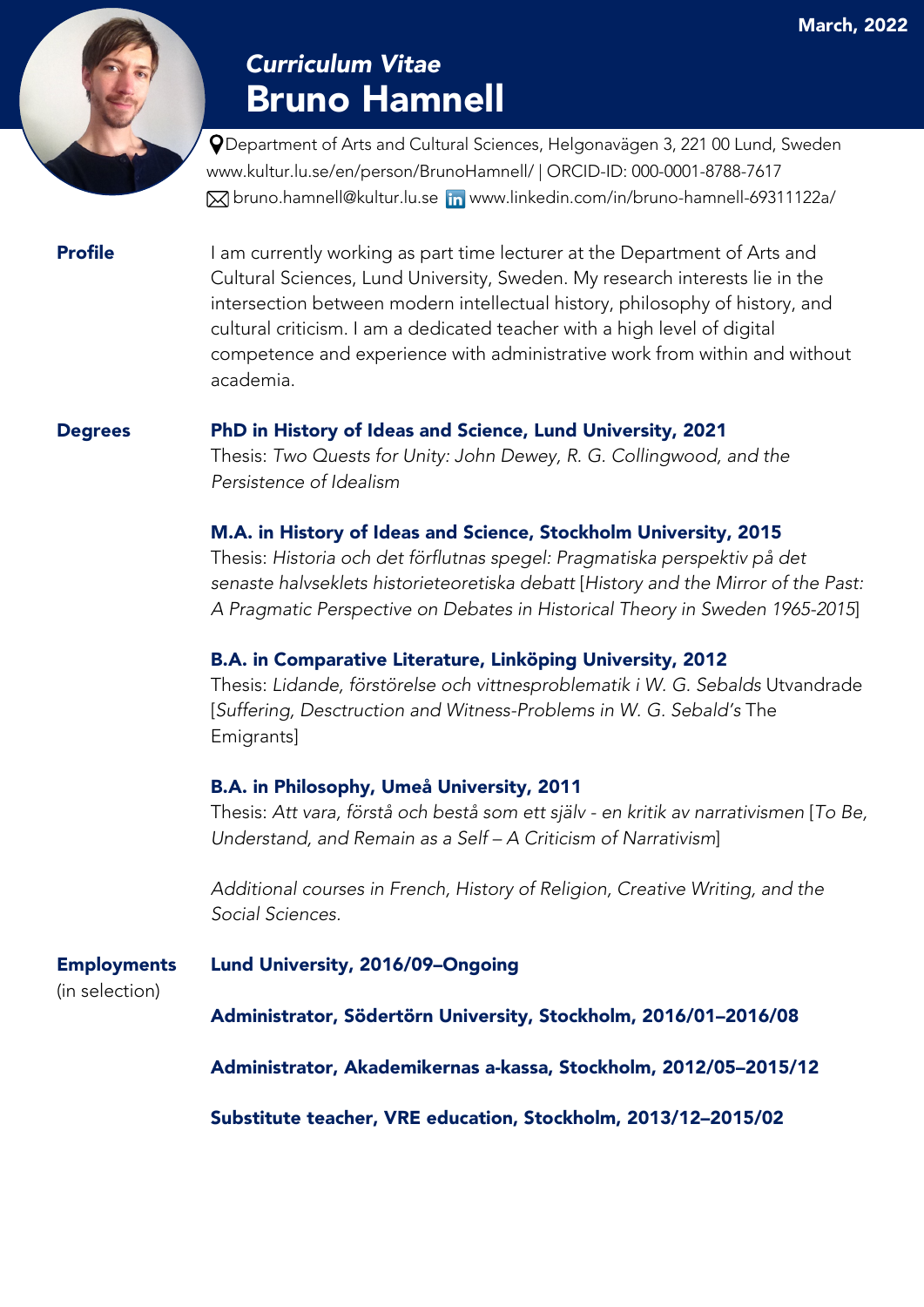Publications *Two Quests for Unity: John Dewey, R. G. Collingwood, and the Persistence of Idealism*. Lund Studies in Arts and Cultural Sciences 28. Doctoral thesis, 2021.

> Review of *The Primacy of Method in Historical Research: Philosophy of History and the Perspective of Meaning*, by Jonas Ahlskog. *Lychnos: årsbok för idéoch lärdomshistoria* (2021): 375–377.

"Bortom realismen? Historieteori och kunskapssyn i Historisk tidskrift och Scandia, 1965–2009." Peer-reviewed article. *Scandia* 86 (2020): 55–80.

Review of *Understanding Others: Peoples, Animals, Pasts*, by Dominick LaCapra. *Lychnos: årsbok för idé- och lärdomshistoria* (2019): 338–340.

"Humanistisk praxis och kritiken av den teoretiska filosofins kunskapssyn."In *Kunskap och information: 15 försök*, edited by P. Luthersson & M. Hessérus, 63– 69. Axess Publishing AB, 2019.

Teaching *My teaching experience covers over 600 lecturing hours (planning and assessment included). I have been lecturing on the History of Liberalism; John Dewey and the History of Pedagogy; Michel Foucault and French Anti-Humanism; Sigmund Freud and the History of Psychoanalysis; Haiti in Transnational and Global History; and the History of Dystopian Thinking and Fiction. I supervise degree projects in Digital Cultures and Level 1 essays in the History of Ideas. I have also led seminars on text written by, for example, Heraclitus, Saint Augustine, Hildegard of Bingen, Michel de* Montaigne, Lucrezia Marinella, Mary Wollstonecraft, Immanuel Kant, J. S. Mill, and Friedrich Nietzsche.

## I have been teaching in the following courses:

- Idé- och lärdomshistoria: Grundkurs (30 ECTS) [History of Ideas: Level 1], Department of Arts and Cultural Sciences, Lund University, 2017–
- Idé- och lärdomshistoria: Fortsättningskurs (30 ETCS) [History of Ideas: Level 2], Department of Arts and Cultural Sciences, Lund University, 2020–
- Digitala kulturer: Examensarbete (15 ECTS) [Digital Cultures: Degree Project], Department of Arts and Cultural Sciences, Lund University, 2021–
- Framtidens idéhistoria: Förväntningar, utopier och dystopier i historisk belysning (7,5 ECTS) [History of Ideas about the Future: Expectations, Utopias and Dystopias], Department of Arts and Cultural Sciences, Lund University, 2021–
- Classics of Western Thought (7,5 ECTS), Department of Arts and Cultural Sciences, Lund University, 2020–
- Tänkandets klassiker (7,5 ECTS) [Classics of Thought], Department of Arts and Cultural Sciences, Lund University, 2017–2019